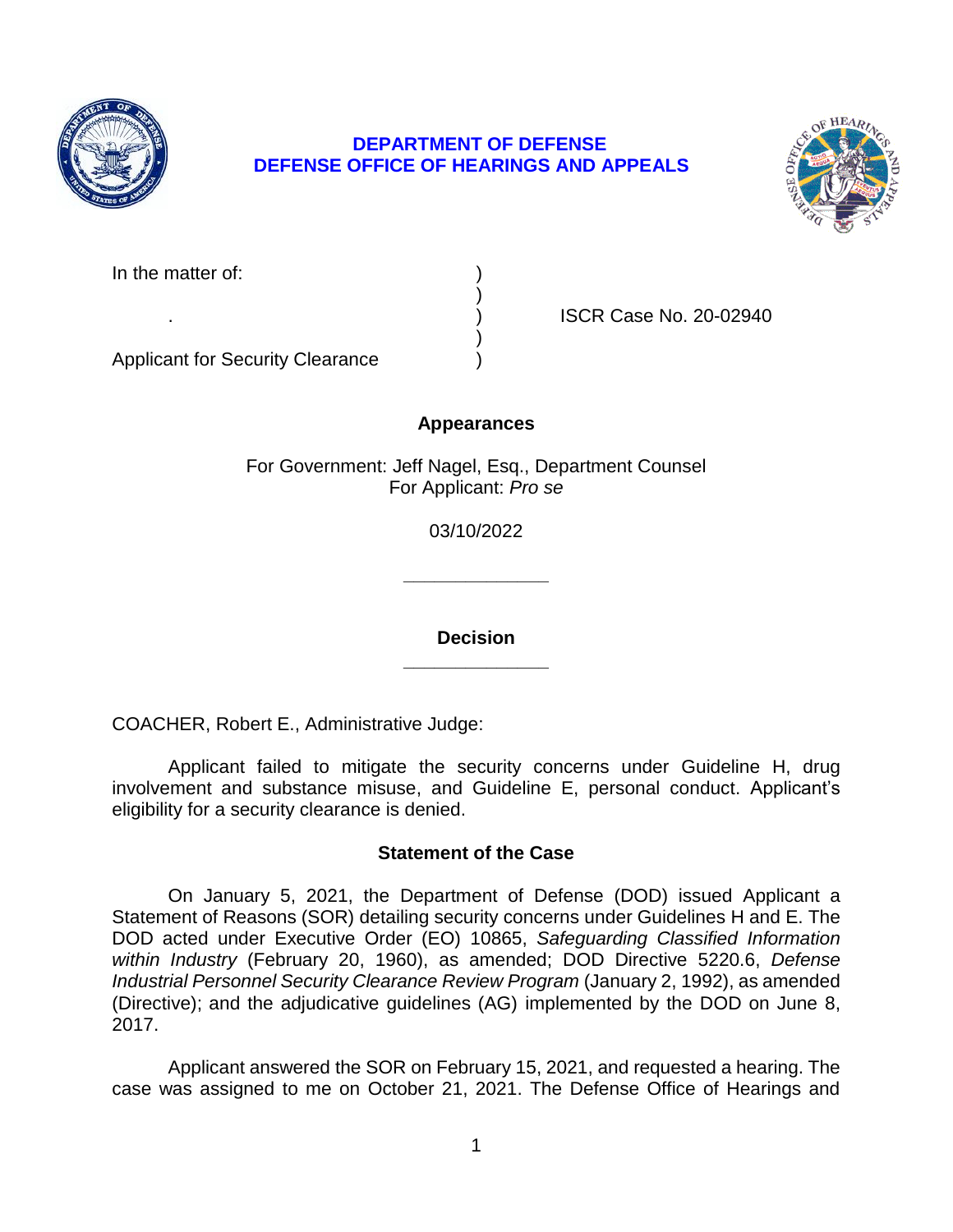Appeals (DOHA) issued a notice of hearing on November 4, 2021, and the hearing was through 3, which were admitted into evidence without objection. The Government's exhibit list and pre-hearing discovery letter were marked as hearing exhibits (HE) I and II. Applicant testified and offered exhibits (AE) A-I, which were admitted without objection. The record remained open until December 27, 2021, to allow Applicant to submit additional evidence. He submitted AE J-K, which were admitted without objection. DOHA held as scheduled on December 13, 2021. The Government offered exhibits (GE) 1 received the hearing transcript (Tr.) on December 22, 2021.

#### **Findings of Fact**

 Applicant admitted all the SOR allegations. His admissions are adopted as findings of fact. After a thorough and careful review of the pleadings and exhibits submitted, I make the following additional findings of fact.

 Applicant is 32 years old. He has worked for a defense contractor (DC) since January 2014. He holds a master's degree. He is married and has a one-year old child. (Tr. 31, 33; GE1)

 Under Guideline H, the SOR alleged Applicant used or misused the following drugs with varying frequency: marijuana from April 2008 to June 2018; cocaine from September 2011 to December 2017; methamphetamines from September 2011 to Summer 2017; Adderall from December 2018 to June 2019; and Trazodone from August 2017 to September 2017. (SOR ¶¶ 1.a-1.e) It alleged that Applicant sold marijuana from September 2009 to Summer 2011. (SOR ¶ 1.f) It alleged that Applicant purchased: marijuana from April 2008 to September 2015; methamphetamines from September 2011 to Summer 2017; and Adderall without a prescription from December 2008 to June 2019. (SOR ¶¶ 1.g-1.i) It also alleged that Applicant used illegal drugs and misused prescription drugs after being granted a security clearance in June 2016. (SOR ¶ 1.j)

Under Guideline E, the SOR cross-alleged the allegations stated above in SOR  $\P$  of an accident (alcohol involved) in May 2013 and charged with driving under the influence information on his September 2015 security clearance application (SCA) when he failed to disclose his illegal drug activity as stated in SOR  $\P\P$  1.a-1.d and 1.f-1.i above. (SOR  $\P\P$  2.d-2.f) It alleged that Applicant deliberately gave false information on his September 2015 SCA and his July 2019 SCA when he stated that alcohol was not involved with his May 2013 arrest for leaving the scene of an accident. (SOR ¶¶ 2.g-2.h) 1.a-1.j. (SOR ¶ 2.a) The SOR alleged that Applicant was charged with leaving the scene of alcohol in May 2014. (SOR ¶¶ 2.b-2.c) It alleged that Applicant deliberately gave false

 Applicant admitted all of his illegal drug use, his prescription drug misuse, his 2013 and 2014 charges, and his deliberate false answers given on his 2015 and 2019 SCAs. (Tr. 25, 30, 34-35; SOR Answer) In Applicant's 2019 SCA, during his February 2020 background interview, and in response to DOHA interrogatories, he set forth his extensive drug history which began in approximately 2008. He began using marijuana as a high school senior in 2008. He continued using marijuana while attending college. He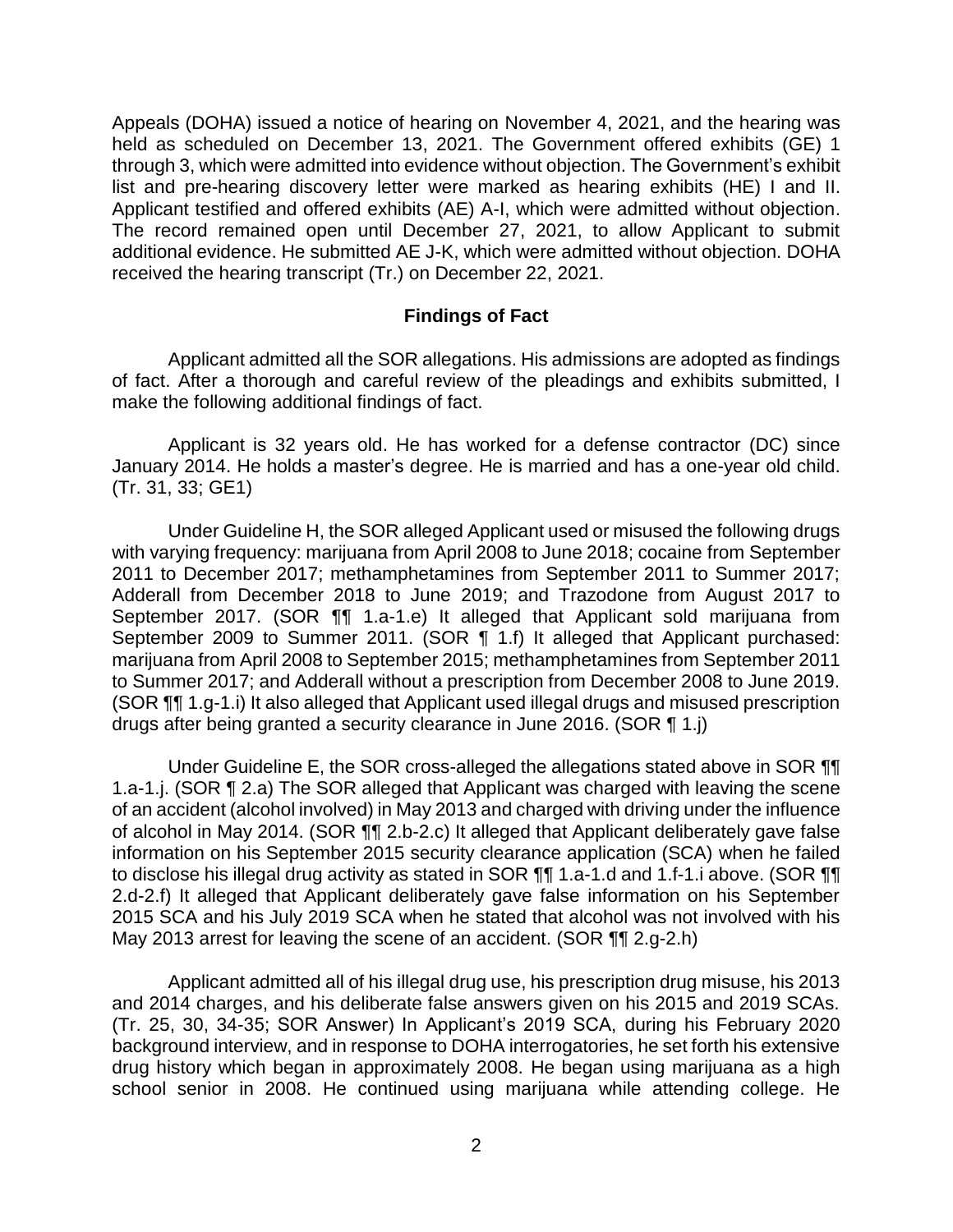increased his use frequency from two to three times a month to using it multiple times a day by his sophomore year in college. At that time, he also began selling marijuana. He sold and distributed marijuana during his sophomore and junior years. He made a monetary profit by selling marijuana and obtained it free for his own personal use. During his senior year of college, he was asked to leave his fraternity because of his drug use. His drug supplier was arrested for trafficking, and he lost that source of marijuana for himself. He found a new source and continued to buy marijuana so that he could use it on a daily basis throughout his senior year. Applicant continued his marijuana use through 2016 when he obtained a security clearance. He has used marijuana "several hundred times." He claims his last use of marijuana was in June 2018. He ate a marijuana-laced chocolate bar. When reporting his use in his July 2019 SCA, he claimed he "accidentally" ate the marijuana-laced chocolate bar. In his later February 2020 background interview, he told the investigator that he intentionally and knowingly ate the chocolate bar. He held a security clearance at the time of this knowing use of marijuana. Without specifying what drug it was, Applicant testified that his last use of illegal drugs was on December 31, 2018. He deliberately failed to list his illegal marijuana use on his September 2015 SCA because he believed that if he answered truthfully he would not receive a security clearance. (Tr. 23, 25, 28, 30, 34; GE 1-3)

 Applicant's other admitted drug involvement included: (1) **cocaine**—first use September 2011—last use December 2017—frequency, twice a year from 2011-2013, once in 2017; (2) **methamphetamines**—first use September 2011—last use summer 2017—frequency, once or twice a year from 2011 to 2017; (3) **Adderall**—first use December 2008—last use January 2019 (Applicant gives conflicting versions of his last use of Adderall in his background interview where he stated his last uses were from January to June 2019)—frequency, monthly to quarterly from 2008-2014, once or twice a year 2014-2019; (4) **Trazodone**—first use August 2017—last use September 2017— frequency, once or twice. He did not have a legal prescription for Adderall and Trazodone at the time he used them. He purchased the drugs from someone who had a prescription. He purchased the methamphetamines he used from an unknown source. The cocaine he used was either given to him by friends or his girlfriend (now wife) purchased it for their use. He deliberately failed to list his pre-2015 drug use and prescription drug abuse on his 2015 SCA. He used all these drugs when he held a security clearance. Applicant believed that even though he held a clearance at the time of his uses, he did not yet have access to any cleared information so he did not think there was a problem. He did not reveal his overall drug history to his current employer until after his security clearance hearing. (Tr. 29; GE 1-3; AE J-K)

 Applicant admitted that he deliberately gave false information on both his 2015 and 2019 SCAs when he stated that alcohol was not involved when he was ordered to seek alcohol counseling by the court as a result of his 2013 arrest. (Tr. 34-35; GE 1-2)

 Applicant has not participated in any drug counseling. He was court-ordered to attend alcohol counseling related to his 2013 and 2014 arrests. His wife continues to use both marijuana and cocaine, despite having an infant child. (Tr. 32-33)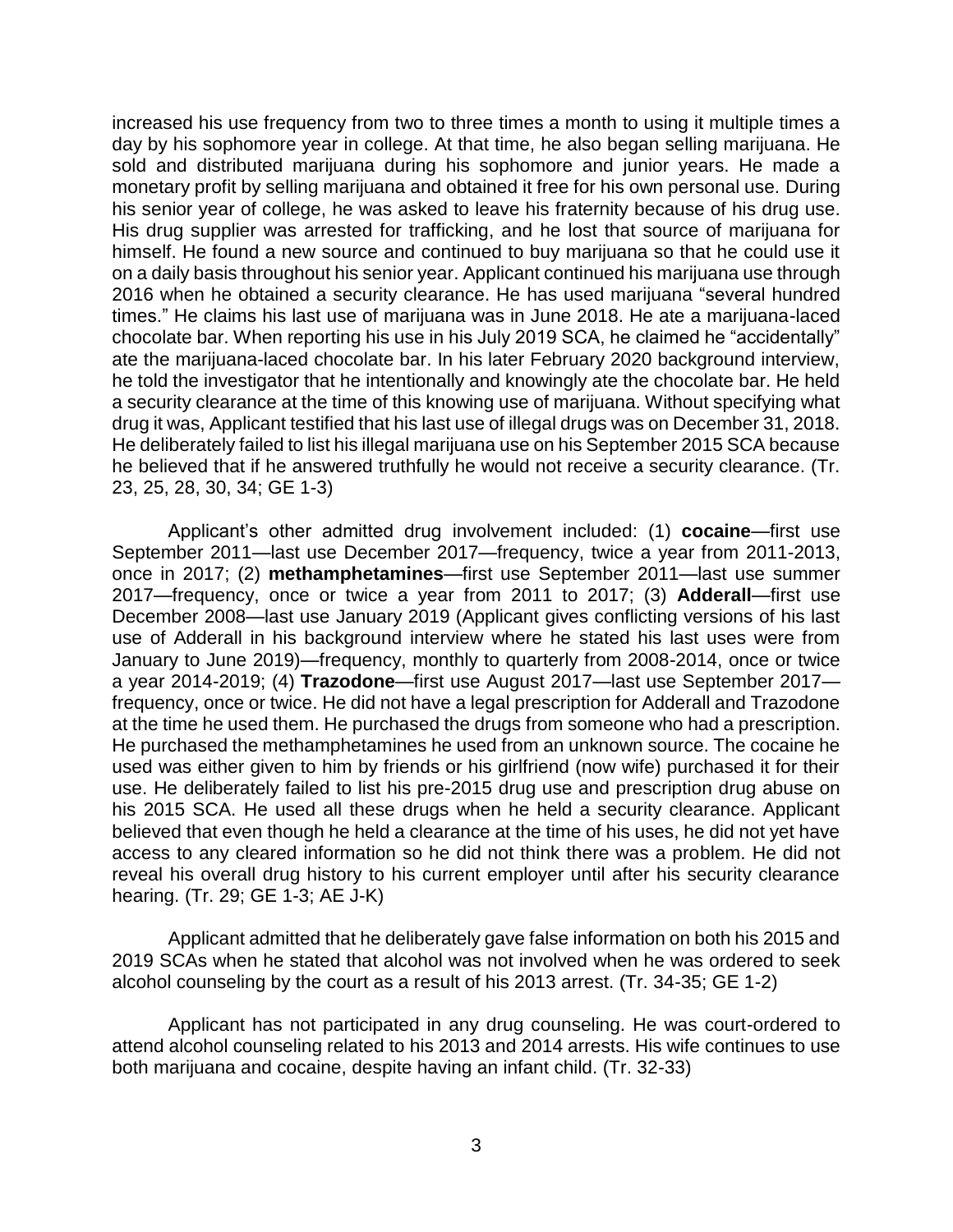Applicant is involved in community activities such as Habitat for Humanity and First and become a leader within his company. He reported an employee for not following 2015, and 2020. He received overall ratings of "exceeded commitments" (rating of 4 out of 5) for 2014, "exceeded commitments" (rating of 4.1 out of 5) for 2015, and "significantly exceeded" (no numerical value given) for 2020. Applicant also presented a standard operating procedure (SOP) that he developed. He stated in his testimony, and in his answer to interrogatories in November 2020, that he did not intend to use illegal drugs or misuse prescription drugs in the future. He lives in a state where marijuana use and Robotics. He provided work documentation, which he believes shows that he has matured security procedures. He also presented his work performance appraisals for years 2014, possession is legal under state law. (Tr. 24, 28, 37-39; GE 1, 3; AE A-I)

#### **Policies**

 When evaluating an applicant's suitability for a security clearance, the administrative judge must consider the adjudicative guidelines. In addition to brief introductory explanations for each guideline, the adjudicative guidelines list potentially disqualifying conditions and mitigating conditions, which are used in evaluating an applicant's eligibility for access to classified information.

These guidelines are not inflexible rules of law. Instead, recognizing the complexities of human behavior, these guidelines are applied in conjunction with the factors listed in the adjudicative process. The administrative judge's overarching adjudicative goal is a fair, impartial, and commonsense decision. According to AG ¶ 2(a), the entire process is a careful weighing of a number of variables known as the "wholeperson concept." The administrative judge must consider all available, reliable information about the person, past and present, favorable and unfavorable, in making a decision.

The protection of the national security is the paramount consideration. AG  $\P$  2(b) eligibility will be resolved in favor of the national security." In reaching this decision, I have drawn only those conclusions that are reasonable, logical, and based on the evidence requires that "[a]ny doubt concerning personnel being considered for national security contained in the record.

 Under Directive ¶ E3.1.14, the Government must present evidence to establish responsible for presenting witnesses and other evidence to rebut, explain, extenuate, or mitigate facts admitted by applicant or proven by Department Counsel, and has the controverted facts alleged in the SOR. Under Directive ¶ E3.1.15, an "applicant is ultimate burden of persuasion to obtain a favorable security decision."

 A person who seeks access to classified information enters into a fiduciary relationship with the Government predicated upon trust and confidence. This relationship transcends normal duty hours and endures throughout off-duty hours. The Government reposes a high degree of trust and confidence in individuals to whom it grants access to classified information. Decisions include, by necessity, consideration of the possible risk that an applicant may deliberately or inadvertently fail to safeguard classified information.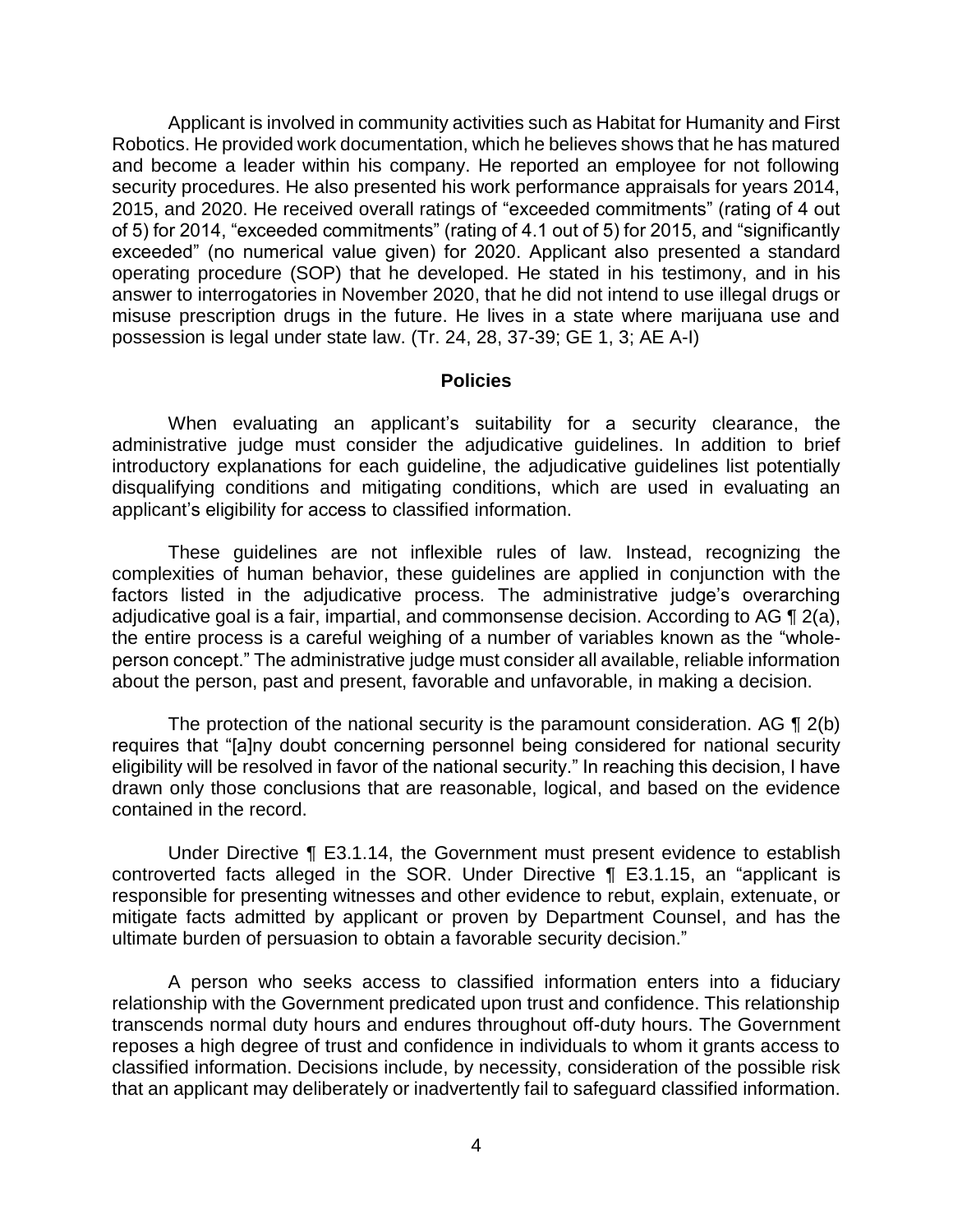Such decisions entail a certain degree of legally permissible extrapolation about potential, rather than actual, risk of compromise of classified information.

 Section 7 of EO 10865 provides that decisions shall be "in terms of the national interest and shall in no sense be a determination as to the loyalty of the applicant concerned." *See also* EO 12968, Section 3.1(b) (listing multiple prerequisites for access to classified or sensitive information).

## **Analysis**

#### **Guideline H, Drug Involvement and Substance Abuse**

AG ¶ 24 expresses the security concern pertaining to drug involvement:

The illegal use of controlled substances, to include the misuse of prescription and non-prescription drugs, and the use of other substances that cause physical or mental impairment or are used in a manner inconsistent with their intended purpose can raise questions about an individual's reliability and trustworthiness, both because such behavior may lead to physical or psychological impairment and because it raises questions about a person's ability or willingness to comply with laws, rules, and regulations. Controlled substance means any "controlled substance" as defined in 21 U.S.C. 802. Substance misuse is the generic term adopted in this guideline to describe any of the behaviors listed above.

In addition to the above matters, I note that the Director of National Intelligence (DNI) issued an October 25, 2014 memorandum concerning adherence to federal laws prohibiting marijuana use. In doing so, the DNI emphasized three things. First, no state can authorize violations of federal law, including violations of the Controlled Substances Act, which identifies marijuana as a Schedule I controlled drug. Second, changes to state law (and the laws of the District of Columbia) concerning marijuana use do not alter the national security adjudicative guidelines. And third, a person's disregard of federal law concerning the use, sale, or manufacture of marijuana remains relevant when making eligibility decisions for sensitive national security positions.

AG ¶ 25 describes conditions that could raise a security concern and may be disqualifying. Those that are potentially applicable in this case include:

(a) any substance misuse;

(c) illegal possession of a controlled substance, including cultivation, processing, manufacture, purchase, sale, or distribution; or possession of drug paraphernalia; and

(f) any illegal drug use while granted access to classified information or holding a sensitive position.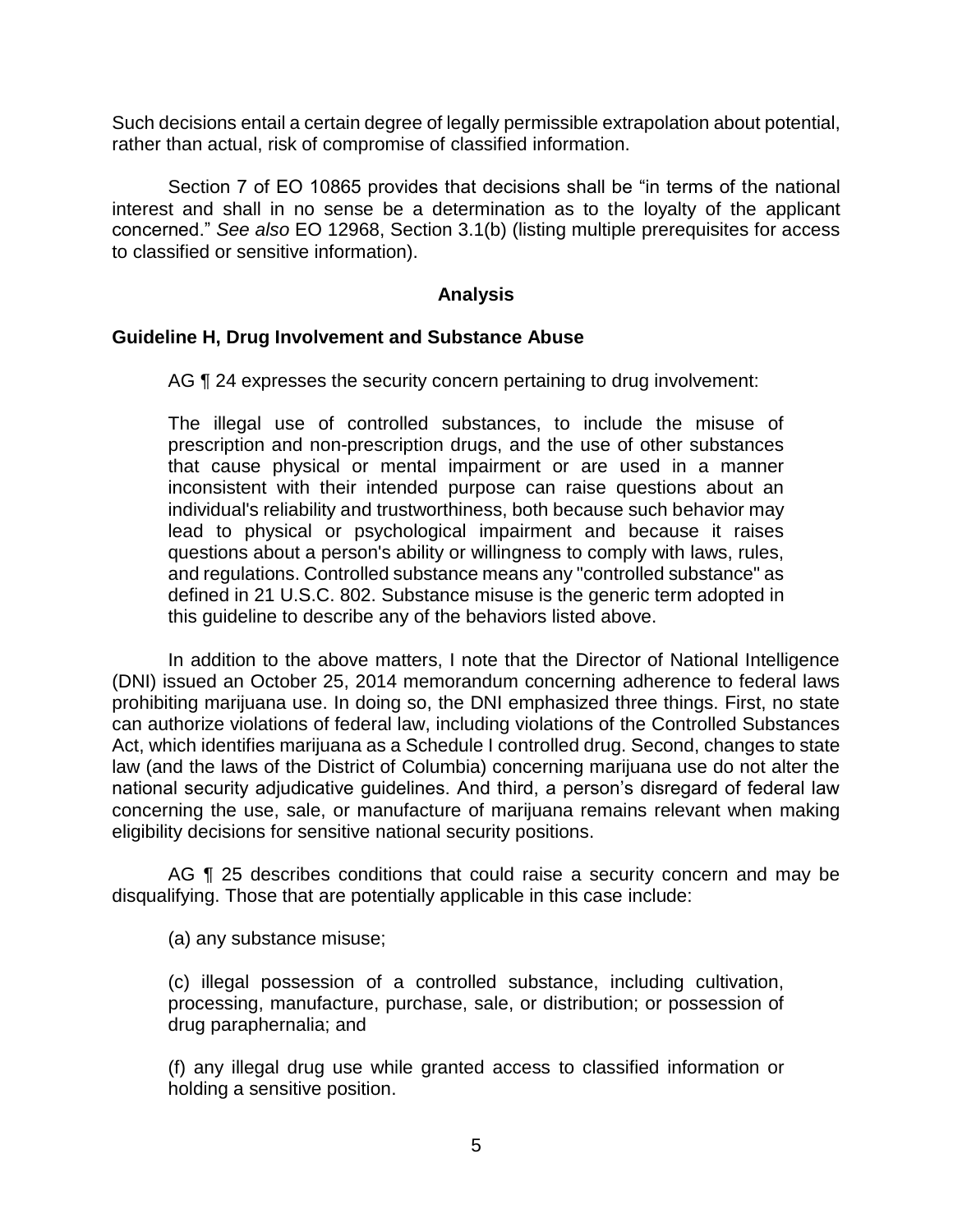Applicant's frequent use, possession, and purchase of marijuana, cocaine, methamphetamines, Adderall, and Trazadone between 2008 and 2019 is supported by his admissions and other evidence. He distributed marijuana over a two-year period while attending college. He used all the above drugs after being granted a security clearance in 2016. I find all the above disqualifying conditions apply.

AG ¶ 26 provides conditions that could mitigate security concerns. Two potentially apply in this case:

(a) the behavior happened so long ago, was so infrequent, or happened under such circumstances that it is unlikely to recur or does not cast doubt on the individual's current reliability, trustworthiness, or good judgment; and

(b) the individual acknowledges his or her drug involvement and substance misuse, provides evidence of actions taken to overcome this problem, and has established a pattern of abstinence, including, but not limited to:

(1) disassociation from drug-using associates and contacts;

(2) changing or avoiding the environment where drugs were used; and

(3) providing a signed statement of intent to abstain from all drug involvement and substance misuse, acknowledging that any future involvement or misuse is grounds for revocation of national security eligibility.

 Applicant used multiple illegal drugs and abused prescription drugs on hundreds of occasions between 2008 and 2019. Given his pattern of use, his claimed abstinence beginning in 2019 is not sufficient to overcome his prolonged drug use. Although he stated that he did not intend to use any drugs in the future, he did not provide a signed statement of intent to abstain from all future illegal drug use. He also admitted that his wife still uses marijuana and cocaine, so he has not disassociated himself from other drug users. Applicant's claimed abstinence is insufficient to convince me that recurrence is unlikely. The frequency and recency of his past use, and his uses while holding a security clearance, cast doubt upon his current reliability, trustworthiness, and good judgment. AG ¶¶ 26(a) and AG 26(b) do not apply.

# **Guideline E, Personal Conduct**

AG  $\P$  15 expresses the personal conduct security concern:

Conduct involving questionable judgment, lack of candor, dishonesty, or unwillingness to comply with rules and regulations can raise questions about an individual's reliability, trustworthiness and ability to protect classified or sensitive information. Of special interest is any failure to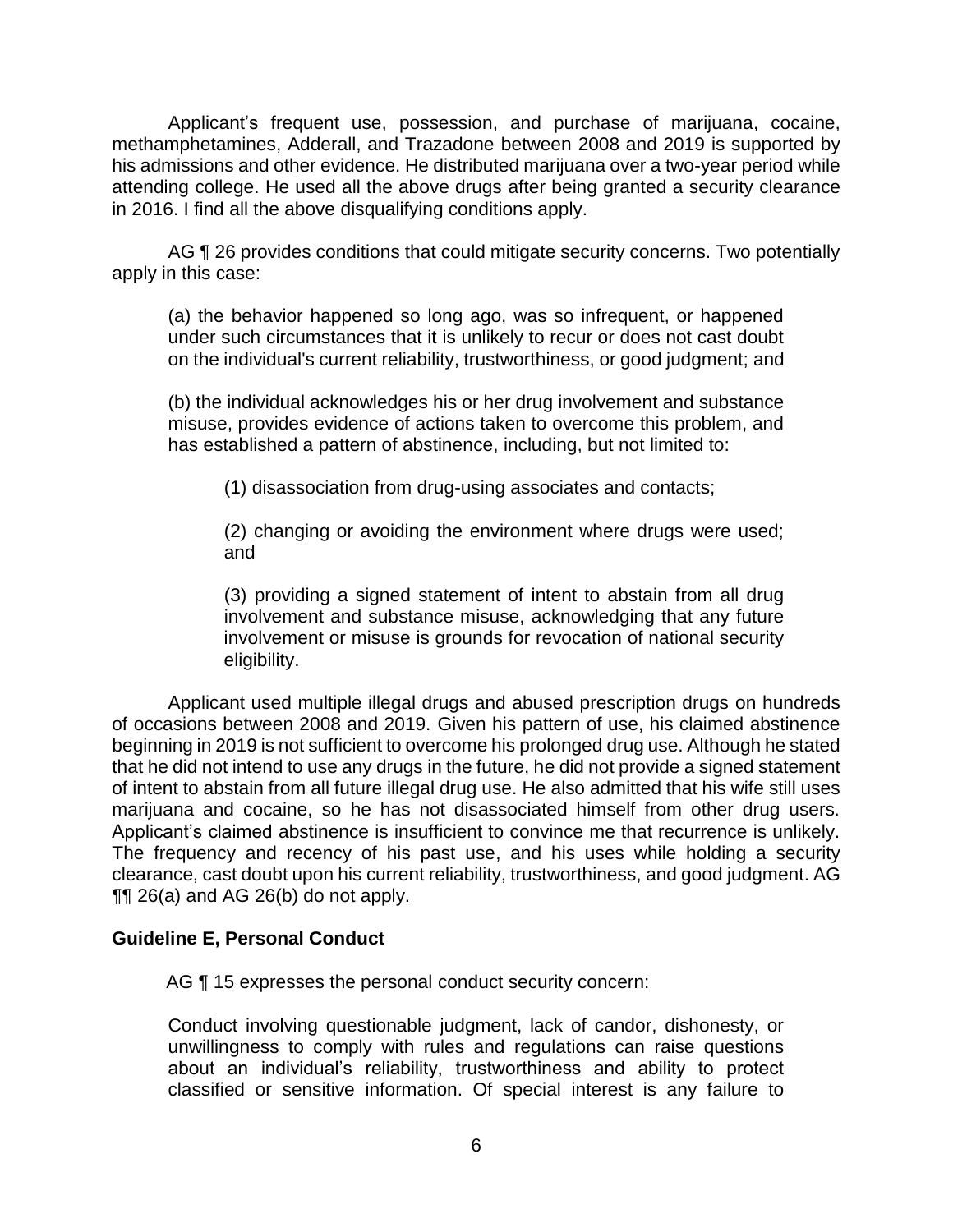cooperate or provide truthful and candid answers during national security investigative or adjudicative processes.

 16. Conditions that could raise a security concern and may be disqualifying include:

(a) deliberate omission, concealment, or falsification of relevant facts from any personnel security questionnaire, personal history statement, or similar form used to conduct investigations, determine employment qualifications, award benefits or status, determine national; and

(e) personal conduct, or concealment of information about one's conduct, that creates a vulnerability to exploitation, manipulation, or duress by a foreign intelligence entity or other individual or group. Such conduct includes:

(1) engaging in activities which, if known, could affect the person's personal, professional, or community standing;

(2) while in another country, engaging in any activity that is illegal in that country; and

(3) while in another country, engaging in any activity that, while legal there, is illegal in the United States; security eligibility or trustworthiness, or award fiduciary responsibilities.

 Applicant admitted that he deliberately provided false information on both his 2015 and 2019 SCAs because he believed that if he told the truth about his drug history and his alcohol use relative to his 2013 arrest, he would be denied a security clearance. AG  $\P$  16(a) applies.

 Applicant's use of five different drugs after he was granted a security clearance and his failure to disclose to his employer his drug history causes significant concern. Additionally, his most recent false SCA in 2019 shows that he has not learned from his past transgressions. His poor judgment was also apparent when he admitted that his wife still uses cocaine and marijuana despite having an infant child in the home. Cumulatively, all these actions raise questions about his reliability, trustworthiness, and judgment. Based upon the general personal conduct security concern, AG ¶ 15, and AG ¶ 16(e) are raised by the evidence.

I have also considered all of the mitigating conditions for personal conduct under AG ¶ 17 and considered the following relevant:

(a) the individual made prompt, good-faith efforts to correct the omission, concealment, or falsification before being confronted with the facts;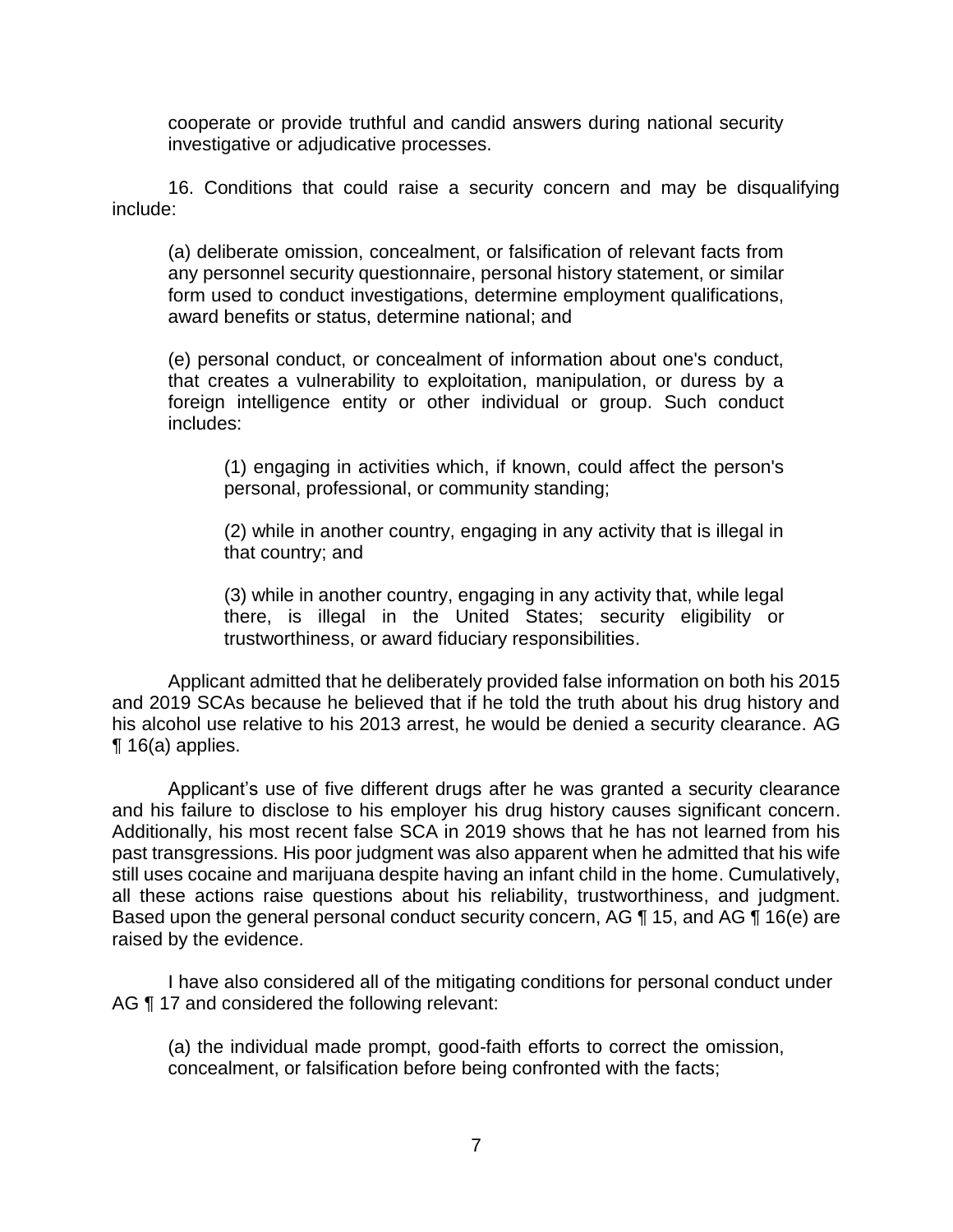(c) the offense is so minor, or so much time has passed, or the behavior is so infrequent, or it happened under such unique circumstances that it is unlikely to recur and does not cast doubt on the individual's reliability, trustworthiness, or good judgment; and

(d) the individual has acknowledged the behavior and obtained counseling to change the behavior or taken other positive steps to alleviate the stressors, circumstances, or factors that contributed to untrustworthy, unreliable, or other inappropriate behavior, and such behavior is unlikely to recur.

 Applicant did not disclose his drug history until completing his 2019 SCA, four years after he certified his false 2015 SCA. He did not make a prompt, good-faith effort to correct his previous falsifications. His extensive use of multiple illegal drugs, as recently as 2019, while holding a security clearance, and his poor judgment in passively allowing trustworthiness, and judgment. AG ¶17(c) does not apply. Although Applicant claims he will not use illegal drugs or abuse prescription drugs in the future, he has not obtained his wife to use illegal drugs while caring for their infant child casts doubt on his reliability, counseling to help correct his aberrant behavior. AG ¶ 17(d) does not apply.

## **Whole-Person Concept**

 Under the whole-person concept, the administrative judge must evaluate an applicant's eligibility for a security clearance by considering the totality of the applicant's conduct and all the circumstances. The administrative judge should consider the nine adjudicative process factors listed at AG ¶ 2(d):

 (1) the nature, extent, and seriousness of the conduct; (2) the circumstances surrounding the conduct, to include knowledgeable participation; (3) the frequency and recency of the conduct; (4) the individual's age and maturity at the time of the conduct; (5) the extent to which participation is voluntary; (6) the presence or absence of rehabilitation and other permanent behavioral changes; (7) the motivation for the conduct; (8) the potential for pressure, coercion, exploitation, or duress; and (9) the likelihood of continuation or recurrence.

Under AG ¶ 2(c), the ultimate determination of whether to grant eligibility for a security clearance must be an overall commonsense judgment based upon careful consideration of the guidelines and the whole-person concept.

 I considered the potentially disqualifying and mitigating conditions in light of all the history of illegal drug use and his continued use after obtaining a security clearance. He also deliberately falsified his two SCAs in order to obtain and retain a security clearance. facts and circumstances surrounding this case. I considered Applicant's age, his work appraisals, and his community involvement. However, I also considered Applicant's long